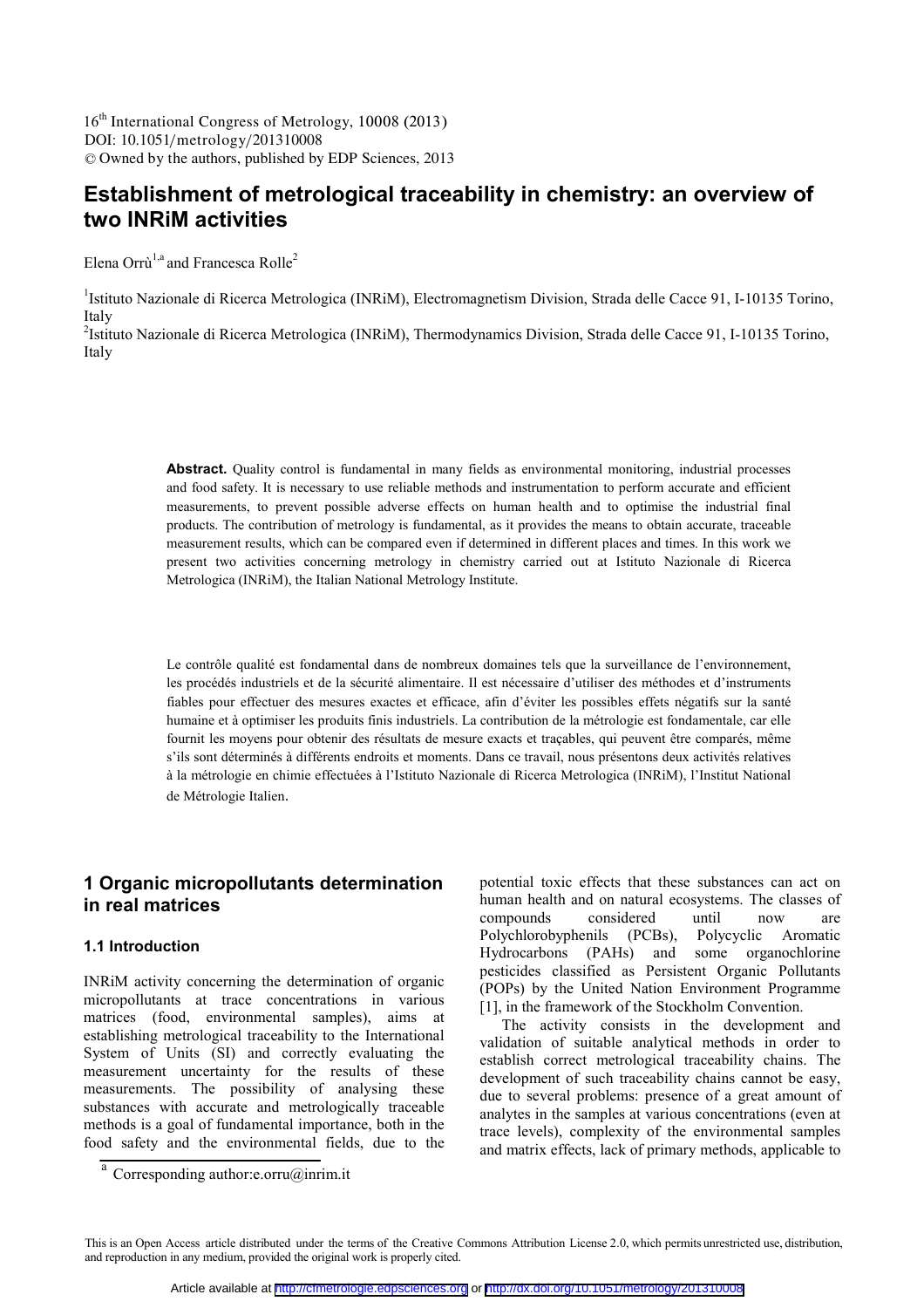routine measurements, which allow the direct reference to a measurement standard. A fundamental aspect regards the evaluation of measurement uncertainty considering all the significant contributions.

#### **1.2 Analysis of organochlorine pesticides in tea**

We started an activity regarding the analysis of some organochlorine pesticides (OCPs) in food matrices, in the framework of the participation in the CCQM Pilot Study P136 "Mid-Polarity Analytes in Food Matrix: Mid-Polarity Pesticides in Tea", which concerned the determination of the mass fractions of two pesticides, βendosulfan and its metabolite endosulfan sulfate in a food matrix, i.e. green tea powder, between 100  $\mu$ g/kg to 1000 µg/kg. Endosulfan is a broad-spectrum insecticide, widely used in agricultural practices, which was banned in 2011 as it is a strong neurotoxic agent, both on insects and on mammals, including humans. In addition endosulfan is an endocrine disruptor (agent that can "mime" the activity of some hormones) and many studies have documented its reproductive and developmental toxicity. Endosulfan can also bioaccumulate in the food chain, displaying high toxicity [2]. All these features supported its inclusion in the POPs classification in 2009. The CCQM-P136 pilot study (and the parallel Key Comparison CCQM-K95), coorganised by Government Laboratory of Hong Kong (GLHK - Hong Kong) and National Institute of Metrology (NIM - China), required the development of a procedure which involved extraction, clean-up, analytical separation and selective detection of the analytes in the food matrix. The samples of green tea object of the comparison were prepared by GLHK starting from a batch of Chinese commercial tea purchased from a local market. Two bottles of sample were sent to the participants, one for the method development and another for the analysis with the preferred method. The comparison was designed to test the capabilities of the participant National Metrology Institutes (NMIs) for determining mid-polarity analytes in a food matrix.

## **1.3 Method development**

For the method development, the following steps had to be carried out:

- set up of the analytical procedure for the extraction of the pesticides from the matrix and preparation of the samples for the quantification step (clean-up, concentration);
- set up of the best analytical conditions for the quantification by means of gas-chromatography coupled with mass spectrometry (GS-MS);
- evaluation of measurement uncertainty.

The metrological traceability was established using suitable Certified Reference Materials (CRMs), both for the calibration of the analytical instrumentation and for the evaluation of the recovery efficiency of the analytes from the matrix. For the calibration of the GC-MS a CRM produced by the National Institute of Standards and Technology (NIST) was used (i.e. NIST SRM 2275) which consists of an organic solution containing some OCPs, among which endosulfan and endosulfan sulfate. The calibration solutions were prepared by gravimetric dilution of the CRM, in order to have different concentrations of the analytes in the range of interest.

The calibration curves were obtained by means of an algorithm based on the Weighted Least Squares, developed at INRiM [3], which calculates a linear correction to be applied to the instrument readings of the calibration solutions. This correction can be applied to the instrumental readings of the unknown samples, thus obtaining the correct values. The algorithm takes into account different sources of uncertainty, the standard solutions uncertainty, the repeatability of the instrument, the lack of fit, the instrumental resolution. The model equation used to determine the mass fractions  $\chi_a$  of the pesticides is the following (eq. 1):

$$
\chi_{\rm a} = \frac{c_{\rm a} \cdot V_{\rm E}}{R \cdot m_{\rm h} \cdot f_{\rm h}} \tag{1}
$$

where:

*χ*a : mass fraction of each analyte in µg/kg  $c_a$ : is the analyte concentration in  $\mu$ g/mL determined in the sample extract by GC-MS quantification  $V<sub>E</sub>$ : is the final volume of the extract in mL, determined by weighing

*R*: is the recovery factor

 $m_h$ : is the weighed mass of the sample in kg *f*h: is the correction factor for moisture content.

The recovery efficiency *R* was determined by spiking samples of commercial green tea with known amounts of the two pesticides, then processing and analysing these samples as the comparison samples to take into account the possible losses during the sample preparation procedure.

*R* was calculated from eq. 2, which is the ratio of the measured concentrations  $\chi_{\text{calc}}$  and the theoretical concentrations in the spiked samples *χ*theor:

$$
R = \frac{\chi_{\text{calc}}}{\chi_{\text{theor}}} \tag{2}
$$

The evaluation of the moisture content of the sample was performed in order to determine the mass fractions of the pesticides on a dry mass basis, as requested by the protocol of the comparison. The moisture content of green tea samples was determined by weighing some aliquots of tea before and after heating them to constant weight, thus obtaining by difference the content of humidity in the samples.

The developed method is summarised in fig. 1: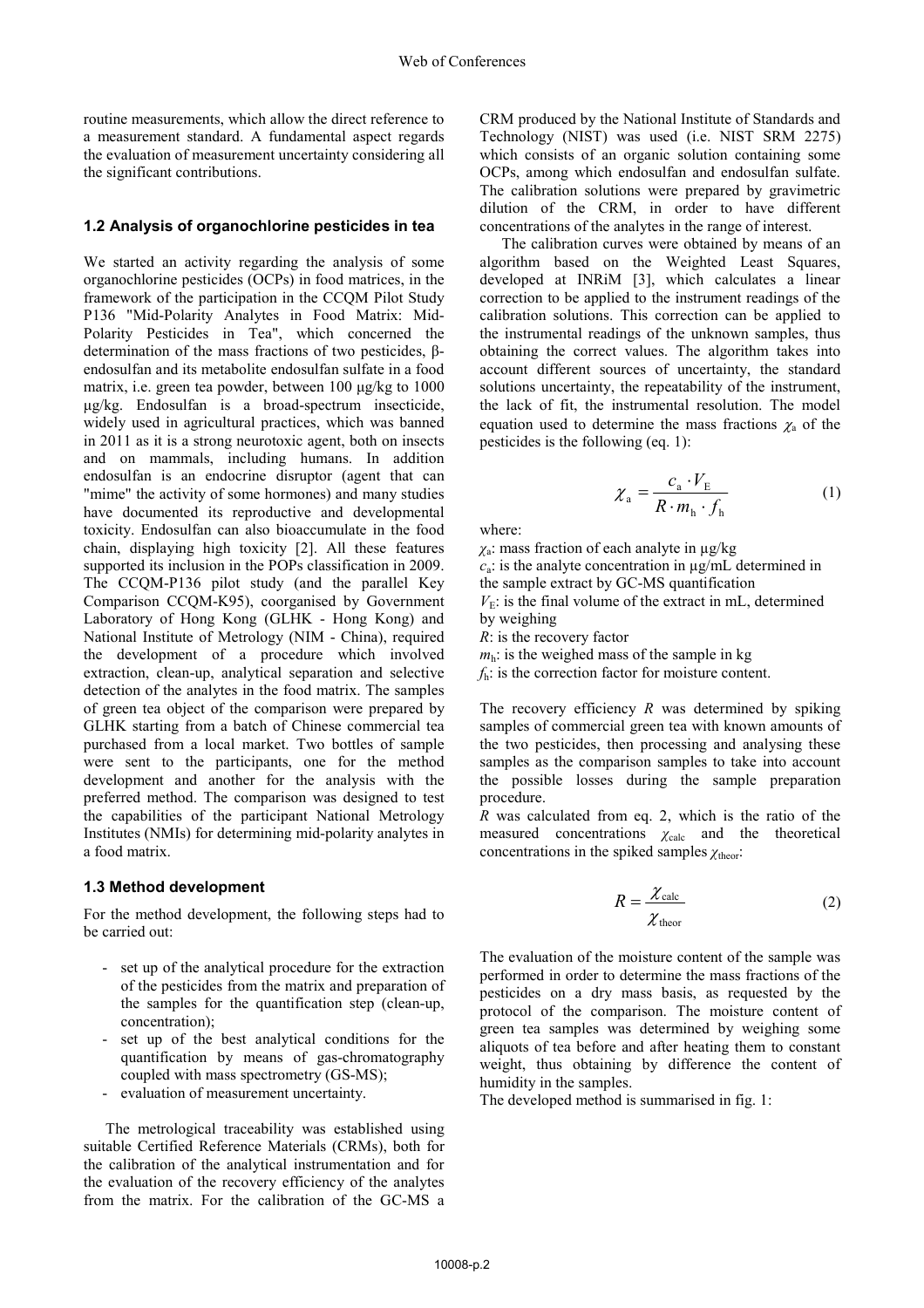

**Figure 1.** Method for the quantification of β-endosulfan and endosulfan sulfate in tea.

## **1.4 Uncertainty evaluation**

We carried out the evaluation of measurement uncertainty starting from the model equation (1), taking into account all the significant sources for each input quantity. In table 1, an example of uncertainty budget for β-endosulfan is shown. The major contributions to the combined standard uncertainty  $u_c(\chi_a)$  are related to the analyte concentration determined by GC-MS  $u(c_a)$  and the recovery efficiency  $u(R)$ .

| Input<br>quantity<br>$x_i$      | Uncerta<br>inty<br>compon<br>ent<br>$u(x_i)$ | Uncertainty<br>source                              | Input<br>quantity<br>value<br>$x_i$ | <b>Standard</b><br>uncertainty<br>value<br>$u(x_i)$ | <b>Contribution</b><br>to $u_c(\chi_a)/\chi_a$<br>$u(x_i)/x_i$ |
|---------------------------------|----------------------------------------------|----------------------------------------------------|-------------------------------------|-----------------------------------------------------|----------------------------------------------------------------|
| $m_h$                           | $u(m_h)$                                     | Weighed<br>mass of the<br>tea sample               | 1,0223<br>$*10^{-3}$ kg             | $1,3*10-6$ kg                                       | 0,0013                                                         |
| $V_{\scriptscriptstyle\rm E}$   | $u(V_{\rm F})$                               | Final volume<br>of the sample<br>extract           | 0,3923<br>mL                        | $0,0012$ mL                                         | 0,0030                                                         |
| $c_{\rm s}$                     | $u(c_*)$                                     | Analyte<br>concentration<br>determined by<br>GC-MS | 0,497<br>$\mu$ g/mL                 | 0,024<br>µg/mL                                      | 0,049                                                          |
| R                               | u(R)                                         | Recovery                                           | 0.46                                | 0,02                                                | 0,04                                                           |
| ſ.                              | $u(f_n)$                                     | Moisture<br>content                                | 0,916                               | 0,003                                               | 0,004                                                          |
| $\chi$ <sub>a</sub> = 448 μg/kg |                                              |                                                    |                                     |                                                     |                                                                |
| $u_c(\chi_c) = 28 \,\mu g/kg$   |                                              |                                                    |                                     |                                                     |                                                                |

In Fig. 2, all the contributions to the uncertainty of  $\chi_a$  are shown in a cause-effect diagram.



**Figure 2.** Cause-effect diagram for the uncertainty of *χ*a.

## **1.5 Conclusions**

The described method represent an example of metrological traceability establishment for the analysis of organic micropollutants in complex matrices. This method allowed to obtain good results for endosulfan sulfate quantification, while β-endosulfan showed some stability problems during the quantification process, which are under investigation.

# **2.Electrolytic Conductivity**

## **2.1 Introduction**

The measurement of electrolytic conductivity is a functional analytical tool applied in various fields of science and technology. Although it is a non-specific sum parameter, conductivity measurements yield an estimate of the total concentration of ionized substances in a liquid sample. Under given conditions, conductivity is a useful and accessible quantitative measurement of purity, replacing laborious and expensive chemical analyses. Important applications are in water purity assessment, in pharmaceuticals, drinking water, the food industry, health care, and environmental monitoring.

However, just like any other measurement, conductivity values can be considered reliable only if they are traceable to the International System of Units (SI) [4]. The Istituto Nazionale di Ricerca Metrologica (INRiM) has developed and maintains a metrological reference for electrolytic conductivity measurements in the range from 50  $\mu$ S/cm to 5 S/m with an associated relative uncertainty better than 0,7% at a temperature of 25 °C. Recently INRiM , in order to answer the needs of industrial and the clinical sectors, has undertaken activities to extend the traceability of electrolytic conductivity measurements to pure water values (≤10 µS/cm).

The measurement system under development allows traceable measurements of low conductivity values and, at the same time, secondary cell calibrations. In both cases, significant difficulties arise from (i) solution contamination by air carbon dioxide  $(CO<sub>2</sub>)$  and other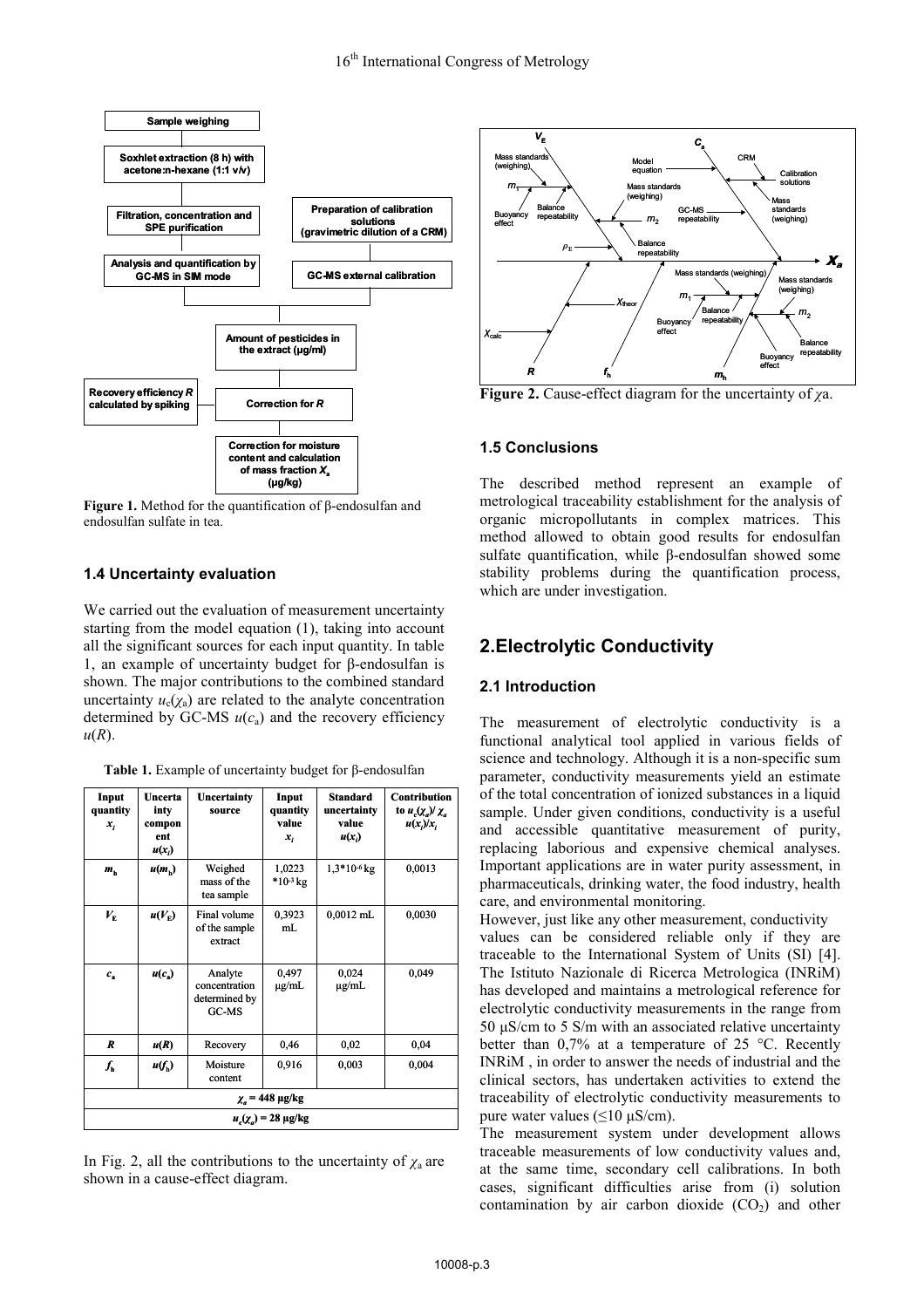contaminants from the glass walls, (ii) temperature variations and (iii) parasitic phenomena which affect resistance measurements at low frequencies.

#### **2.2 Fundamentals**

The electrolytic conductivity,  $\kappa$  (S/m), defined as the ratio of the ionic current density to the applied electric field, is the fundamental measurement of the transport of charge through an electrolyte. In practice, k is evaluated from a measurement of the solution resistance,  $R_s(\Omega)$ , of a homogeneous, isotropic electrolyte placed between electrodes in a conductivity cell, when the geometric constant  $C_{cell}$  (m<sup>-1</sup>) is exactly known. The fundamental relationship between  $\kappa$ ,  $R_s$  and  $C_{\text{cell}}$  is given by equation 3:

$$
\kappa = \frac{C_{cell}}{R_s} \tag{3}
$$

In a cell with parallel, planar electrodes of area *A*, spaced a distance *l* apart, in which fringe effects are absent and in which the electric field between the electrodes is strictly homogeneous,  $C_{cell}$  equals  $l=A$ . Cells that are specially developed to maximize homogeneity of the electrical field and for which *C*<sub>cell</sub> is obtained from physical measurements of the relevant geometric quantities, are referred as primary cells.

Then, when  $C_{\text{cell}}$  is defined through physical dimensions and the observed value of *R* is traceable to the SI, the conductivity of an electrolytic sample can be determined in absolute terms because the measurement is carried out with a primary method.

#### **2.3 Measurement of** <sup>κ</sup>

The determination of  $\kappa$  of a solution, is usually performed considering impedance measurements using AC , that reduces polarization phenomena at the electrodes.

The resistance, i.e. the real part of the impedance, is measured as a function of frequency. At low frequencies, the resistance increases because of the double layer, while at high frequencies the resistance decreases because of capacitive effects. The resistance, characteristic of the solution bulk, is located at a frequency *f*\*, where the modulus of the reactance, i.e. the imaginary part of the impedance, has a minimum.

#### **2.4 Measurement of low conductivity solutions**

A major application of electrolytic conductivity measurements is related to the evaluation of the ionic purity of water. To ensure the validity of the measured  $\kappa$ , the sample must be rigidly excluded from exposure to atmospheric carbon dioxide  $(CO<sub>2</sub>)$ .

Equilibrium with atmospheric  $CO<sub>2</sub>$  raises the  $\kappa$  of a sample of pure water at 25 °C from 0,055  $\mu$ S/cm to 1,1 µS/cm [5].

In addition, electrolytic conductivity is strongly influenced by temperature, especially for high purity water. A solution with conductivity greater than 50

µS/cm, indeed, has a temperature coefficient of approximately 2%/°C at 25°C. For high purity water, the conductivity temperature coefficient is approximately 5%/°C [6]. In order to establish the traceability of low conductivity measurements, after the development of a suitable secondary cell [7], a new primary cell was designed and built. In particular, to minimize solution contamination, both from air  $CO<sub>2</sub>$  and other contaminants, a glass system with flowing solution and argon buffer gas was developed [8, §7.21., 10.4].

### **2.5 Experimental set-up**

In this section, the new cells, the glass closed circuit and the experimental set-up for the measurements of low conductivity flowing solutions are described.

**The primary cell** The new primary cell (Figure 3) for electrolytic conductivity measurements of pure-water was designed at INRiM and developed by the glass blowers Disa Raffaele e F.lli. It is composed of two Pyrex® glass halfcells and a removable hollow cylindrical central section. Each half-cell contains a smooth round planar platinum electrode (thickness 0:5mm, diameter 20mm), which guarantees chemical inertness and minimizes the permeability to impurities [6]. These electrodes, embedded into a glass bar, are removable to allow thorough cleaning. Two platinum wires, spot-welded to the back of the electrodes, connect the electrodes to two coaxial connectors. Each half-cell is equipped with two pipes: a filling pipe with an SVL® cap to avoid solution contamination and a valve pipe to allow solution flow.



**Figure 3**. Photograph of the new primary cell developed at INRiM

The removable central section is made of Pyrex® glass. It has a nominal length  $l \approx 10$  mm and an inner hole with a nominal diameter  $d \approx 15$  mm. A special quick closure system in Delrin® (polyoxymethylene) homogeneously distributes mechanical stresses around the glass flanges. Moreover, it tightens the glass flanges preventing lateral and rotational movements of the two half-cells. The cell was designed with a volume of about 160 mL in order to have a good thermal capacity.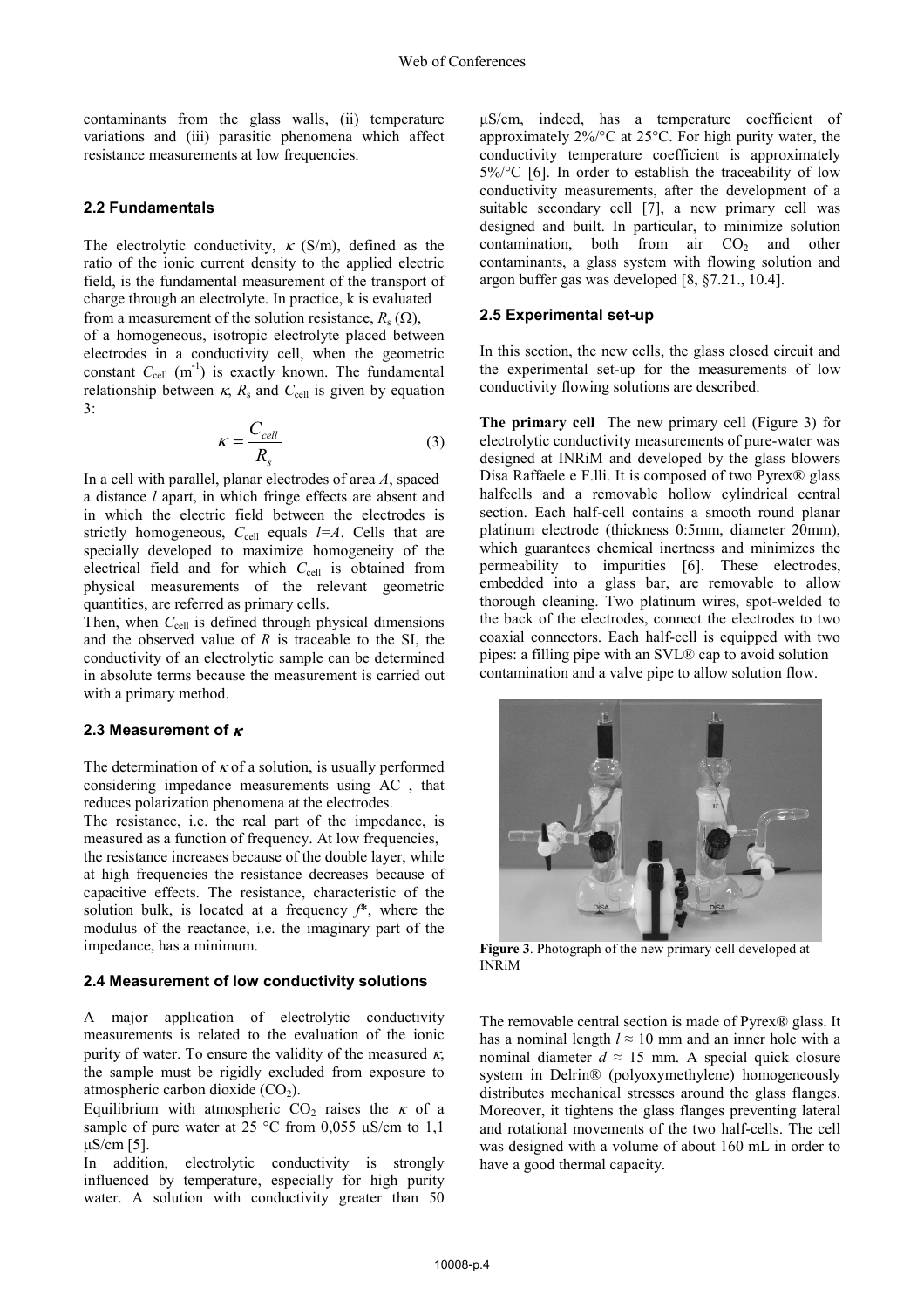**The secondary cell** The secondary cell developed at INRiM has a fixed geometry. It is made of a single Pyrex® glass chamber, holding two platinum parallel and overlooking electrodes. In addition, it has two pipelines that allow the solution flow [7]. The geometric constant of this secondary cell was estimated by calibrating it against the primary cell. This approach uses a primary calibrant (a solution) to determine  $C_{cell}$  for the secondary cell.  $\kappa$  of the transfer standard solution is determined using the primary cell, then, the same solution is used to determine C<sub>cell</sub> of the secondary cell. The calibrated secondary cell is then used for the characterization of certified reference materials (CRM) and for the calibration of commercial conductivity meters.

**Experimental apparatus** For the measurement of low electrolytic conductivity values, the primary cell is included in a Pyrex® glass closed circuit in order to have a flowing solution, as shown in figure 4.



**Figure 4:** Photograph of the glass closed circuit developed at INRiM

The solution flow  $(50 \text{ mL/min})$  is ensured by a peristaltic pump (Watson-Marlow Bredel Sci- Q 323).The circuit also contains the secondary cell (previously described) and an expansion chamber. The expansion chamber is a Pyrex® glass cylindrical flask equipped with two bottom pipelines, to allow the solution flow, and two top ones to inject an inert gas. This device is partially filled with the solution to be measured and partially with argon gas to avoid solution contamination with air  $CO<sub>2</sub>$  and to damp possible fast rises of the flow pressure. A commercial  $CO<sub>2</sub>$  probe (Testo 535) is inserted into the input pipeline of the expansion chamber to monitor the  $CO<sub>2</sub>$  presence during the measurement period. Silicone joints (Masterflex Biopharm Plus) are used to connect pipelines and other glass components. This material was chosen because of its high inertness, so that solution contamination could be kept to a minimum.

To obtain conductivity values at a reference temperature of 25°C, the circuit is placed into a thermostatic air bath (Branca Ideal Air). A calibrated Pt100 platinum resistance thermometer is placed in contact with the cell wall and connected to a digital multimeter (Agilent Technologies 3458A) to monitor the solution temperature. An LCR meter (Agilent Technologies E4980A) is employed to perform accurate impedance measurements of the electrolytic solutions.

The applied excitation is a sine wave with an rms value of 0,5V: the use of low voltage values avoids phenomena of ion discharge at the electrode surfaces. The electrolytic conductivity of sample solutions is investigated in the 20  $Hz - 2 MHz$  frequency range. A switch unit (HP3235) is employed to switch the LCR meter from the primary to the secondary cells. Data acquisition is managed by software developed at INRiM in LabWindows/CVI.

## **2.6 Measurement method**

Using the primary cell, the electrolytic conductivity is determined by a differential resistance measurement. Thus, the measurement is divided into two distinct phases: in the first phase the primary cell is assembled with the central section, while in the second phase it is assembled without the central section and  $\kappa$  of the aqueous solution is estimated by the following equation:

$$
\kappa = \frac{C_{cell}}{\left(\overline{R}_W - \overline{R}_N\right)} + \delta \kappa_W + \delta \kappa_N \tag{4}
$$

 $R_W$  and  $R_N$  are the averages of n resistance measurements carried out on the cell with (W) and without (N) the central section and corrected for the temperature difference  $T_j - T_{\text{ref}}$ , where  $T_j$  is the air bath temperature during the jth measurement. The correction is given by  $R_{j}^{C} = R_{j}[1+\alpha_{T}(T_{j}-T_{ref})]$ , where  $\alpha_{T}$  is the temperature coefficient of the solution conductivity [6]. Moreover, in equation 4 there are two additional terms,  $\delta \kappa_W$  and  $\delta \kappa_N$ , which take into account the conductivity drift, considering the two configurations, due to solution contamination.

## **2.7 Results**

In order to verify the potentialities of the closed circuit, preliminary measurements on a flowing solution of 50 µS/cm were carried out and a comparison of the stability of a system with flowing solution against that of one without the circuit and with a static solution was performed. The estimated conductivity value was 53,50  $\mu$ S/cm; the combined standard uncertainty was  $9.3 \times 10^{-2}$  $\mu$ S/cm and the expanded uncertainty with k = 2 was 0,19 µS/cm. The repeatability of the set-up with flowing solution and inert gas was compared with that under static conditions without inert gas. The new set-up achieved a repeatability of about 20  $\Omega$  which compares favourably with the static set-up which achieved a repeatability of 52  $\Omega$ . Using this new experimental setup, additional measurements on lower conductivity solutions  $( \leq 10 \text{ µS/cm})$  are now in progress. With few changes, calibration tests using a flowing solution will be possible.

## **2.8 Conclusion**

A new primary and secondary cells for very low electrolytic conductivity measurements were designed and tested at INRiM . A measurement system with flowing solution was developed to reduce  $CO<sub>2</sub>$